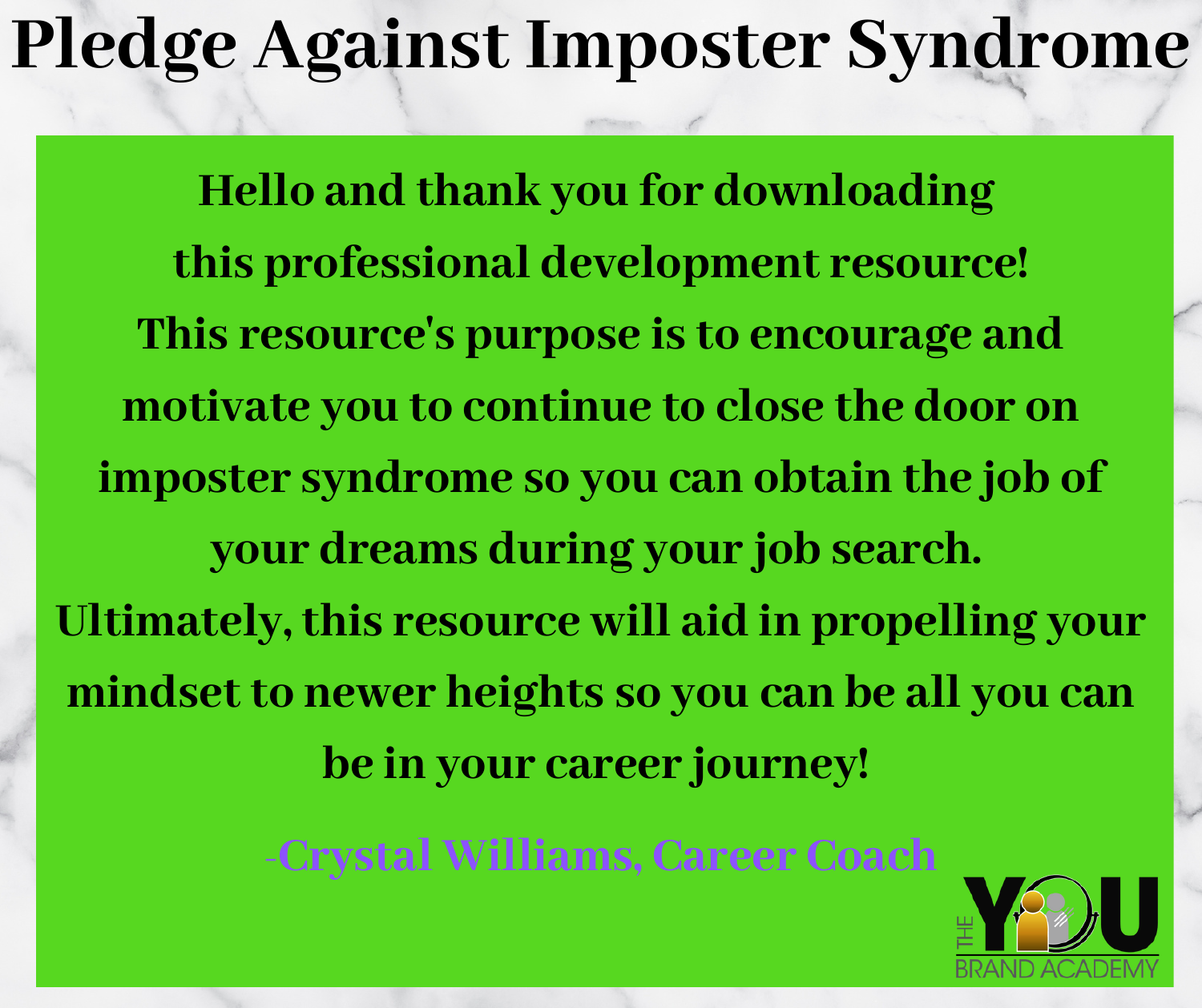## **Pledge Against Imposter Syndrome**

**I (insert name) pledge that imposter syndrome will not control my mind. I believe I am made for and destined for greatness. I am uniquely and wonderfully made and I am qualified for the positions I apply for. My skills are necessary and will be used to uplift and impact any organization I take my talents to. Resilience is in my DNA so I have no other option but to bounce back and be the best version of myself.**